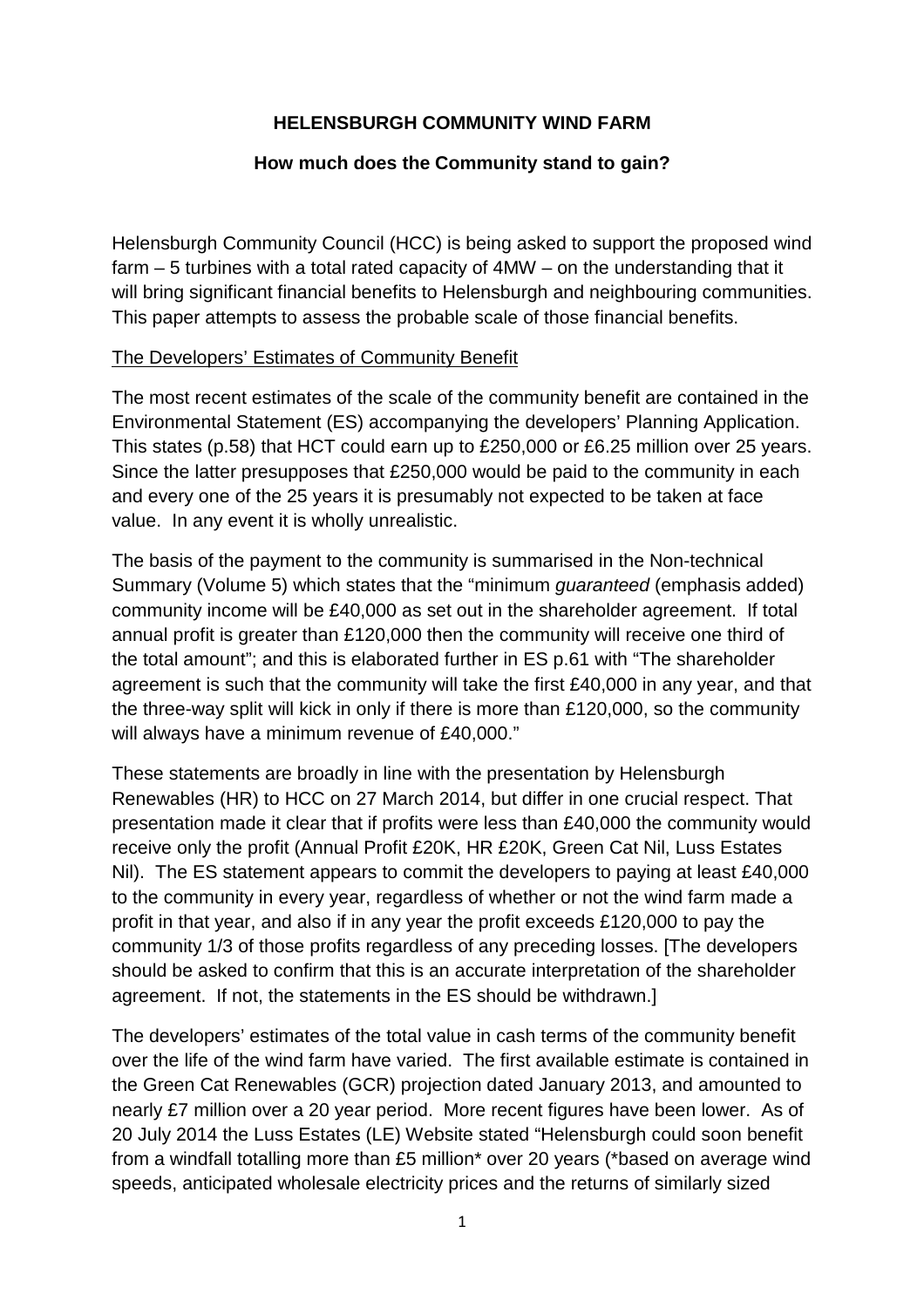projects.)" However, this figure has now been reduced to £4 million, the figure also implied in HR's presentation to HCC.

The ES now refers to "the shareholder agreement". Previously we had understood that no agreement had been signed and that any commitment to make payments to the community would be subject to the agreement of the bank providing finance for the project. The current status of the "guarantee" of a minimum payment of £40,000 each year to the community needs to be ascertained. At that level the total cash value to the community over 25 years amounts to £1 million. If inflation runs at 3% a year this is equivalent to a little under £700,000 – or an average of less than £30,000 a year - at current prices.

# **Scenarios**

To test the plausibility of the claimed £4 million figure for community benefit we have attempted to model the project's finances under three scenarios – labelled central, optimistic and pessimistic – using so far as possible data that are currently in the public domain. Of necessity the figures for capital and operating costs have been taken from the GCR January 2013 projections since no other information is available, and as in the GCR projection, the analysis has been carried out for a 20 year period. The GCR figures are assumed to be at 2012 prices, which is also the base year for the prices used in computing the revenue estimates.

(a) Common assumptions

The following assumptions are common to all the scenarios:

Capital Cost - £7.791 million [Source: GCR Jan. 2013]

Operating Expenses, DUoS grid charges, Depreciation, Admin costs as in GCR Jan.2013 [Source: GCR Jan. 2013]

Inflation – 3% per annum. As in GCR Jan 2013. Also consistent with current 15 year inflation expectations implied by yields on UK government securities.

Rental for Land - £40,000 per annum (2012 prices, index-linked)) payable to Luss Estates. [Source: Presentation by HR to Rhu and Shandon CC] This falls within the range of rental rates cited as typical by consultants.

Financing Structure – 80% bank loan, 16% loan from GCR, 4% equity [Source: HR presentation to HCC.]

Bank loan – repayable over 15 years [Source: HR presentation to HCC], interest at 6.5% payable monthly [Source: GCR Jan. 2013.]

GCR loan – No details of this loan are available. It has been assumed to be a subordinated loan, with interest and capital repayments ranking behind payments due to the bank, and carrying significant risk of deferral or non-payment. For the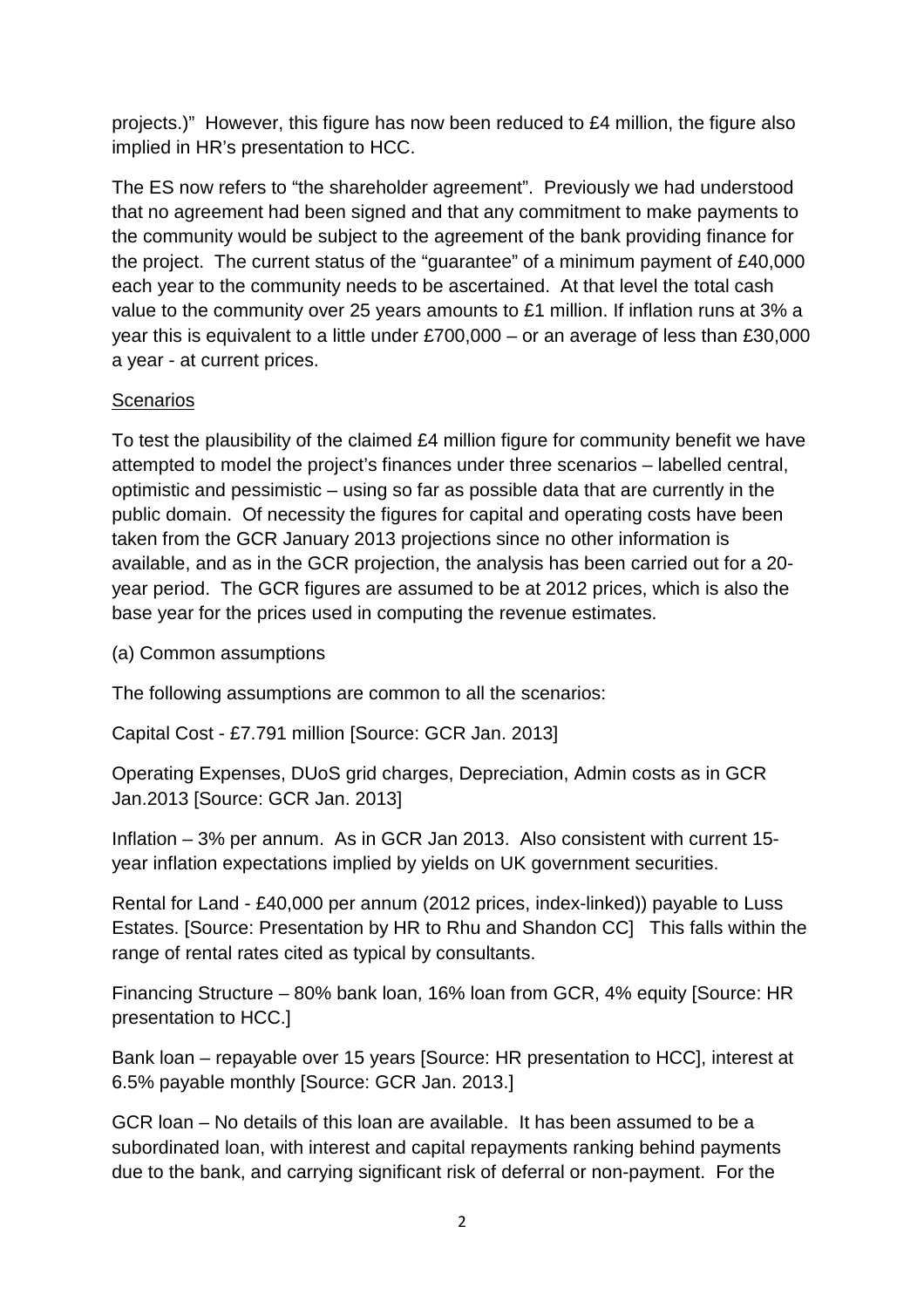projections this loan has been assumed to be repayable by level annual instalments over 10 years with interest at 10%. In practice, notably when wind conditions in a year were poor, payments due on this loan might need to be deferred and carried forward to a later year. No allowance has been made for additional interest charged on any GCR loan payments that have to be deferred.

Payment to Helensburgh Community Development Trust (HCDT) – In line with the formula noted above, i.e. a minimum of £40,000 each year and 1/3 of total profits in any year in which profits exceed £120,000.

## (b) Efficiency Assumptions

The scenarios differ in the assumptions regarding the initial efficiency of the turbines (measured by the capacity factor (CF) in the wind conditions expected in an average year) and regarding the rate of degradation (if any) of the CF.

Until data from the wind mast is available the probable average capacity factor (CF) is subject to considerable uncertainty. We understand from informal contacts with HR that a figure of 30% is confidently expected and 32% is hoped-for. A CF of 30% has been used in the central and pessimistic scenarios. For the optimistic scenario the CF has been taken as 32%

The CF can be expected to decrease as the turbines age. We understand that the proposed deal with the manufacturer includes a guarantee that down-time will not exceed 3% in any year during the first 15 years. However, general wear and tear is also likely to cause degradation. For the central scenario this has been assumed to reduce the CF to around 25% after 20 years (i.e. an annual reduction in efficiency of 1%.) The optimistic scenario assumes that there is no degradation at all and the pessimistic that the annual reduction in efficiency is 2%.

## (c) Price Assumptions

The price achieved for energy supplied to the grid is clearly a key variable.

Since GCR's Jan. 2013 projection there have been major changes in the support regime for renewable energy in the UK. In effect the new arrangements guarantee a "strike price" of £95/MWh for large onshore wind farms commissioned before April 2017 and £90/MWh for those commissioned in the following 3 years. These guarantees last for the first 15 years of operation, after which subsidies cease. The figures are at 2012 prices and will be adjusted for inflation.

Small wind farms with up to 5MW in capacity are still covered by a feed-in and export tariff scheme, with guaranteed prices for 20 years. However, the feed-in tariff has been reduced and for schemes accepted before April 2015 the revenue from the feed-in tariff, the export tariff and climate change levy together amounts to £87.21/ MWh (2014/5 prices). The feed-in tariff is likely to be reduced slightly for schemes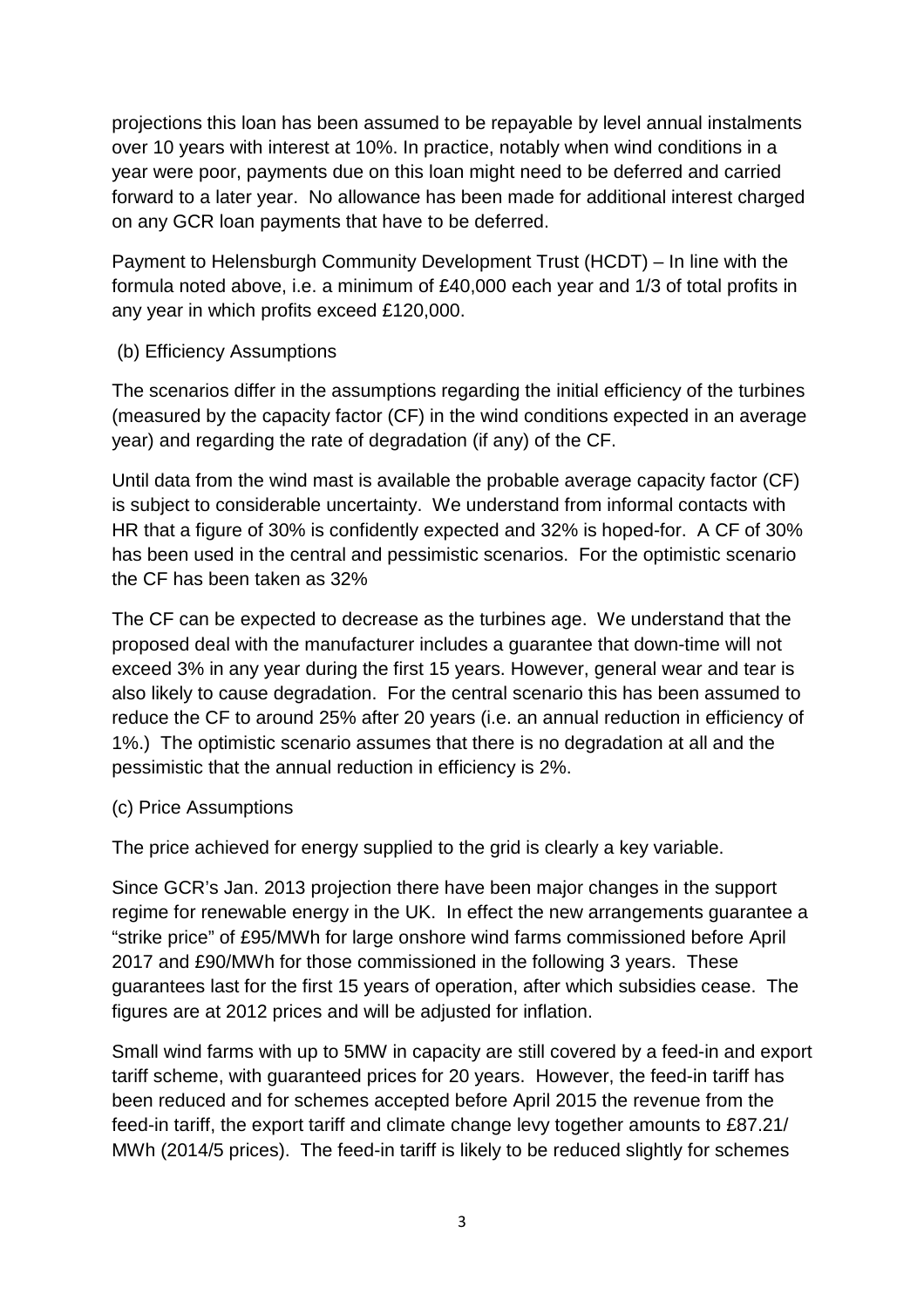commissioned in subsequent years and there is no guarantee that the climate change levy will continue indefinitely.

Even though the guaranteed price is only for 15 years the strike price arrangement appears to be more favourable and we have assumed that the proposed 4MW wind farm would be able to take advantage of it. For the central and optimistic scenarios the price in years 1-15 has been assumed to be £95/MWh and for the pessimistic scenario £90/MWh.

After 15 years the price will revert to the unsubsidised wholesale price of energy at the time. This is currently around £50/MWh. The price of energy more than 15 years from now is very uncertain. Rapid technological developments may well reduce prices (consider the effects of fracking on gas prices in the US and cost reductions in solar energy in recent years), geopolitical developments could go either way, and rising demand for energy will act in the other direction. It follows that any projection of revenue beyond the guaranteed period is highly speculative.

Nevertheless, assumptions have to be made. For the central and pessimistic scenarios the price in years 16-20 has been taken as £50/MWh at 2012 prices (i.e. broadly the current level) while for the optimistic scenario it has been taken as £75/MWh (i.e. a rise of around 50% from the current level.)

## **Results**

The projections for the three scenarios are shown in Tables 1-3. It should be noted that while these show a fairly smooth progression from year to year, wind conditions are in fact highly variable. In a good year for wind an outcome shown as a loss could in fact yield a profit, while in a bad year for wind a projected profit could turn out to be a loss. If the CF is reasonably accurate good and bad years should broadly average out, but there is risk that a poor year may result in a cash shortfall which will have to be made good by the developers. Since the financing structure does not include any allowance for working capital the implication is that there will need to be considerable flexibility in the servicing arrangements for the GCR loan.

(a) Central Scenario (Table 1)

The projections in the central scenario show the implications of an initial CF of 30%, efficiency loss through wear and tear of only 1% a year, a guaranteed price of £95/MWh for 15 years and the unsubsidised price at around the current level (in real terms) subsequently.

In the central scenario (Table 1) income rises by 2% a year for the first 15 years, reflecting a 3% inflation increase less 1% for loss of turbine efficiency. The ending of the guaranteed period results in a sharp reduction in income in year 16. Operating expenses, DUoS grid charge, admin and land rental all rise by 3% a year in line with inflation, with operating expenses also reflecting one-off changes in years 2 and 6 reflecting the maintenance agreement with the manufacturer. Depreciation is a fixed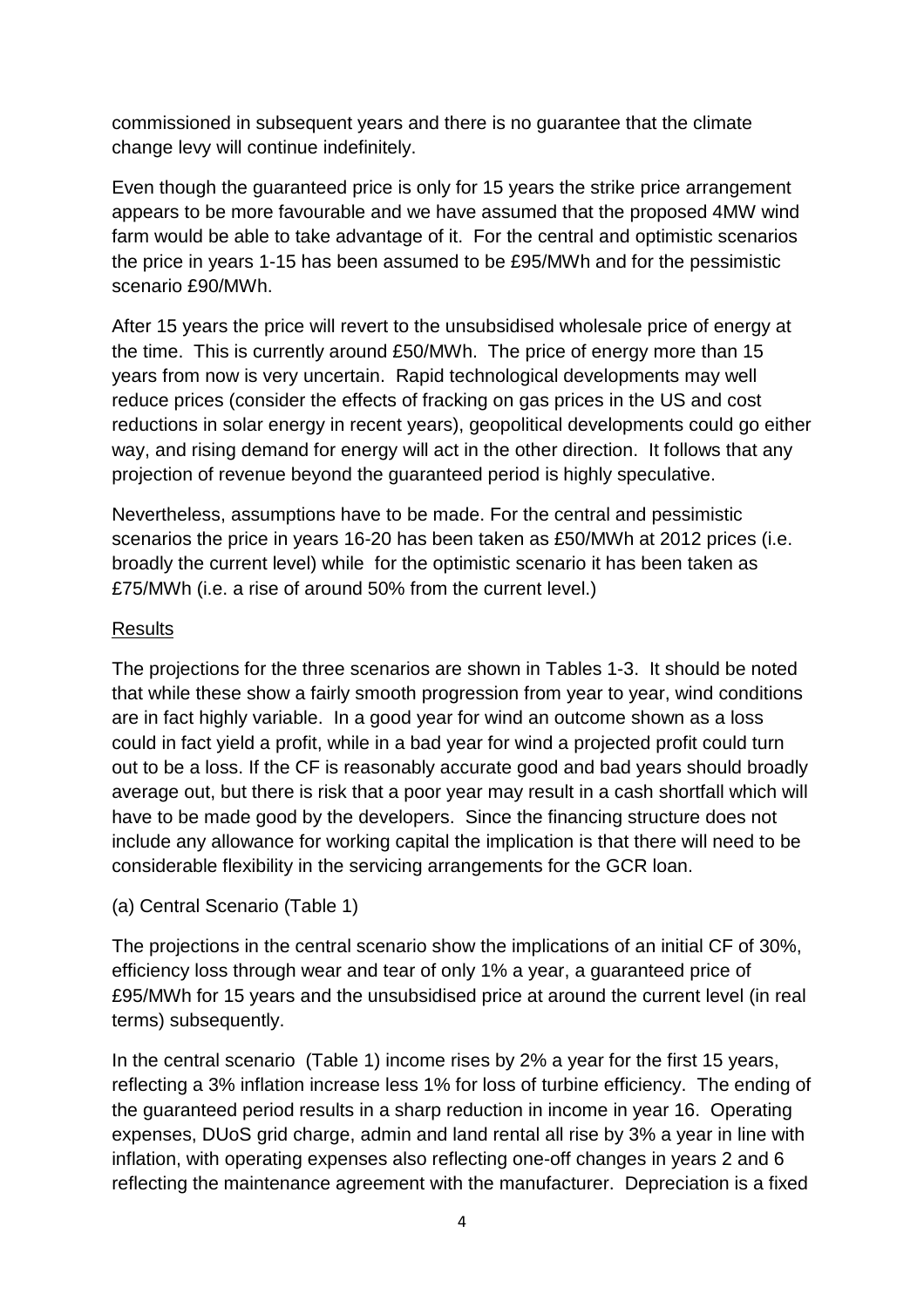amount each year for the 20 years, totalling the capital cost over that period. [Note that the charge for depreciation is a notional cost charged in calculating profits but does not involve any cash payment, so while it reduces profits it has to be added back to the profits figures in computing the funds available for servicing debt and distribution to stakeholders.] Since both the bank and GCR loans involve level payments of interest and capital together, and only the interest element is a cost in computing profits, the interest charges decline over the term of the loans as the capital is gradually repaid.

Table 1 shows that on this scenario the project would result in a net loss in the early years, reflecting the high levels of bank and GCR loan interest that would be payable. In the following years, however, as revenue increases due to inflation and the gradual build-up of loan repayments reduces the annual interest charges, profits increase and rise to nearly £200,000 in year 10. For the next 5 years, with the GCR loan paid off and the interest on the bank loan rapidly diminishing the project is highly profitable. However, when the subsidy arrangement ceases and the price falls back to the current price level, revenue falls sharply and even though the loans have been paid off the project shows a net loss in years 16-20.

The cumulative losses in the early years peak at nearly £300,000, and it is not until year 9 that the payment to HCDT rises above the minimum level of £40,000. The payments then rise, peaking at nearly £150,000 in year 15 before reverting to £40,000 in the following years. On this scenario the total payments to HCDT exceed the cumulative net profits for the whole 20 year period.

The last section of the table looks at the project's cash flow, with depreciation added back to the net profit to calculate the funds available for repaying the capital element in the bank and GCR loans and the contribution to HCDT. The projection in Table 1 shows a deficit in each of the first 10 years, implying that part of the servicing of the GCR debt would need to be deferred if other commitments were to be met, or alternatively some other source of funds would need to be found. There is a cash surplus in each of the following years (adding depreciation back to the net losses in years 16-20 gives a positive cash flow.) The cumulative cash deficit peaks at over £1.1 million in year 10.

On this scenario the project would not be viable: a project showing cash deficits for the first 10 years is not a bankable proposition, and GCR would be unwilling to commit funds to the project in the expectation that most of the interest and capital payments could not be made.

#### (b) Optimistic Scenario (Table 2)

The projections in Table 2 show the implications of the promoters achieving the hoped-for CF of 32%, of the turbines not experiencing any degradation over 20 years, and of prices being at the guaranteed £95/MWh for 15 years followed by only a relatively small reduction to £75/MWh in years 16-20. The wind mast test data will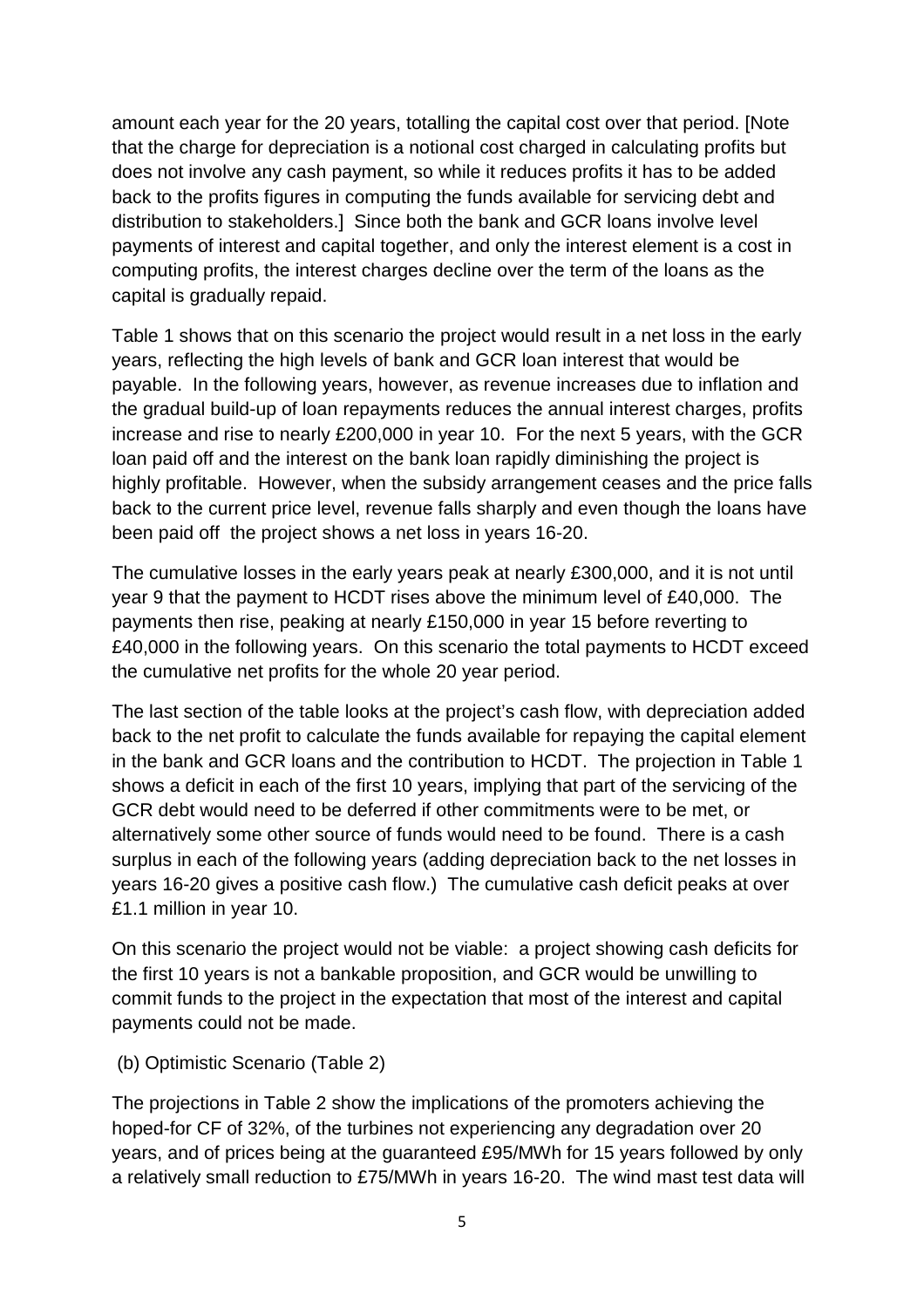determine whether or not the 32% CF is reasonable. It is clearly optimistic to assume that there will be no degradation at all, even after the manufacturer's guarantee on reliability has expired. The energy price after 15 years is speculative, and assuming a 50% real increase from current levels has to be optimistic.

Table 2 shows a much healthier financial situation than Table 1, because revenue is consistently higher than in the central scenario. While there are losses in the first two years the project becomes profitable in year 3, after which profits rise to a peak of over £700,000 in year 15. Payments to HCDT start at around the minimum £40,000 for the first 6 years, but then rise to a peak of nearly £250,000 year 15. With energy prices at £75/MWh the payment to HCDT then falls back to around £150,000 in years 16-20. The total payments to HCDT in the first 15 years are £1.6 million and over the 20 years are £2.4 million.

For the first 10 years practically all of the cash generated by the project is committed to debt servicing and payments to HCDT. LE would receive the regular land rental payments and GCR most of the interest and capital repayments due on their loan, but the cumulative cash surplus after all commitments is negative until year 11 when the GCR loan has been paid off.. After that there is a cash bonanza for LE and GCR totalling over £4.5 million in years 11-20.

On this scenario the project appears to be viable. Provided that GCR were prepared to defer capital and possibly even interest payments in years when wind conditions were poor it is likely to be a bankable proposition. The uncertainty about the price of energy after 15 years would not concern the bank and even if the wind turbine performance did degrade there would still be sufficient revenue to enable payments to the bank to be made in full and on time. The land rental for LE and management fees and loan interest for GCR, together with the possibility of substantial long-run gain, would make it worthwhile for the developers to go ahead with the project.

## (c) Pessimistic Scenario (Table 3)

This scenario is more pessimistic than the central scenario in two respects. While the initial CF is held at 30% degradation is assumed to run at 2% rather than 1% per year. The price of energy in the 15-year guaranteed period is set at £90/MWh compared with £95/MWh in the central scenario. £90/MWh is the guaranteed price that would apply if commissioning was delayed until 2017/18, but is nevertheless higher than the £87.21/MWh expected under the current arrangements for small wind farms.

The prevalence of red ink in the profit and cash surplus figures in Table 3 demonstrates that on this scenario the project is not viable.

This is by no means a "worst case" scenario. The CF could turn out to be less than 30% initially, and degradation and/or operating expenses could be higher, particularly in the later years after the manufacturer's guarantee on down-time has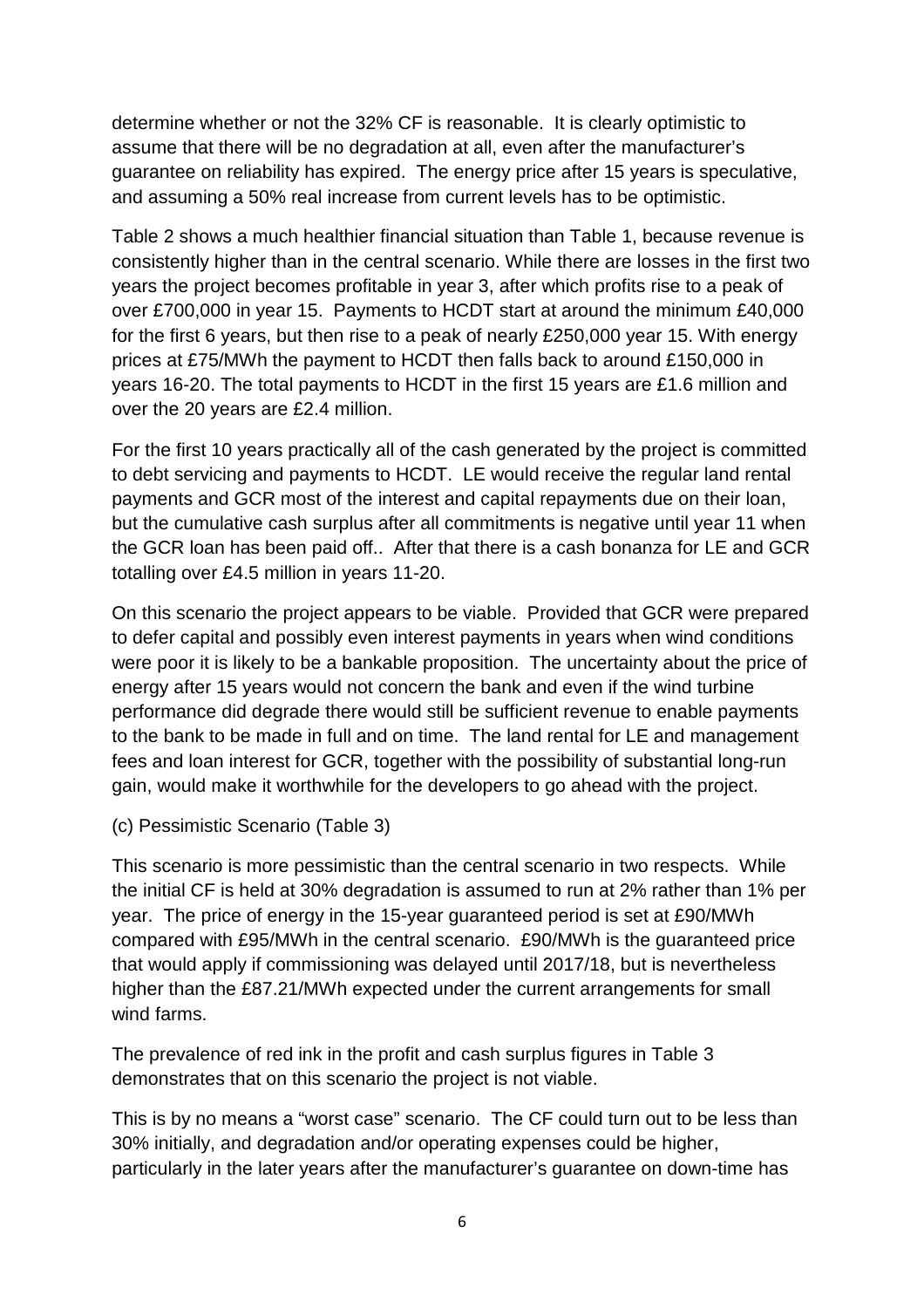run out. The price realised for intermittent energy after the strike price guarantee terminates could be much less than £50/MWh.

## **Conclusion**

The project is unlikely to go ahead unless either (a) the wind mast data support the prospect of an average CF significantly above 30%, or (b) the initial capital costs and thus the debt servicing requirements, can be reduced.

The three scenarios demonstrate the sensitivity of the outcome to variations in the price achieved for the energy sold to the grid and in the technical efficiency of the turbines. Since there is great uncertainty about the price and considerable doubt about the technical efficiency of the turbines after 15 years it makes sense to focus on the outcome over the first 15 years. What happens after that is highly speculative – there could be a bonanza or there could be nothing at all.

The optimistic scenario gives an indication of what might happen if the project goes ahead and conditions are favourable. The central scenario illustrates the outcome if the guaranteed prices are achieved but the CF turns out in practice to be less than the hoped-for level. The pessimistic scenario illustrates the consequence of prices being roughly 5% lower (though still roughly 5% above the combined value of the feed-in tariff, the export tariff and the climate change levy) and the performance of the turbines falling more rapidly as they age.

On the optimistic scenario HCDT would receive the minimum of £40,000 or a little more for the first 6 years. After that it would rise quite rapidly to average over £150,000 in years 7-15. However, if the turbine performance proved to be disappointing (central scenario) it would be 10 years before HCDT received appreciably more than the minimum, with payments averaging a little over £100,000 in years 10-15. If in addition the £95/MWh was not achieved (pessimistic scenario) payments would remain at the minimum level even longer and rise slightly above it only at the very end of the period.

It is clear that the outcome for HCDT is crucially dependent on the minimum payment of £40,000 being guaranteed even over an extended period in which the wind farm could be making losses. It is also dependent on earlier losses not affecting HCDT's entitlement to payments in profitable years. Without those guarantees HCDT would be left carrying risks which LE, through its land rental payments, and GCR, through the interest and capital payments on its loan, would be able to avoid.

Andrew Bain

28 August 2014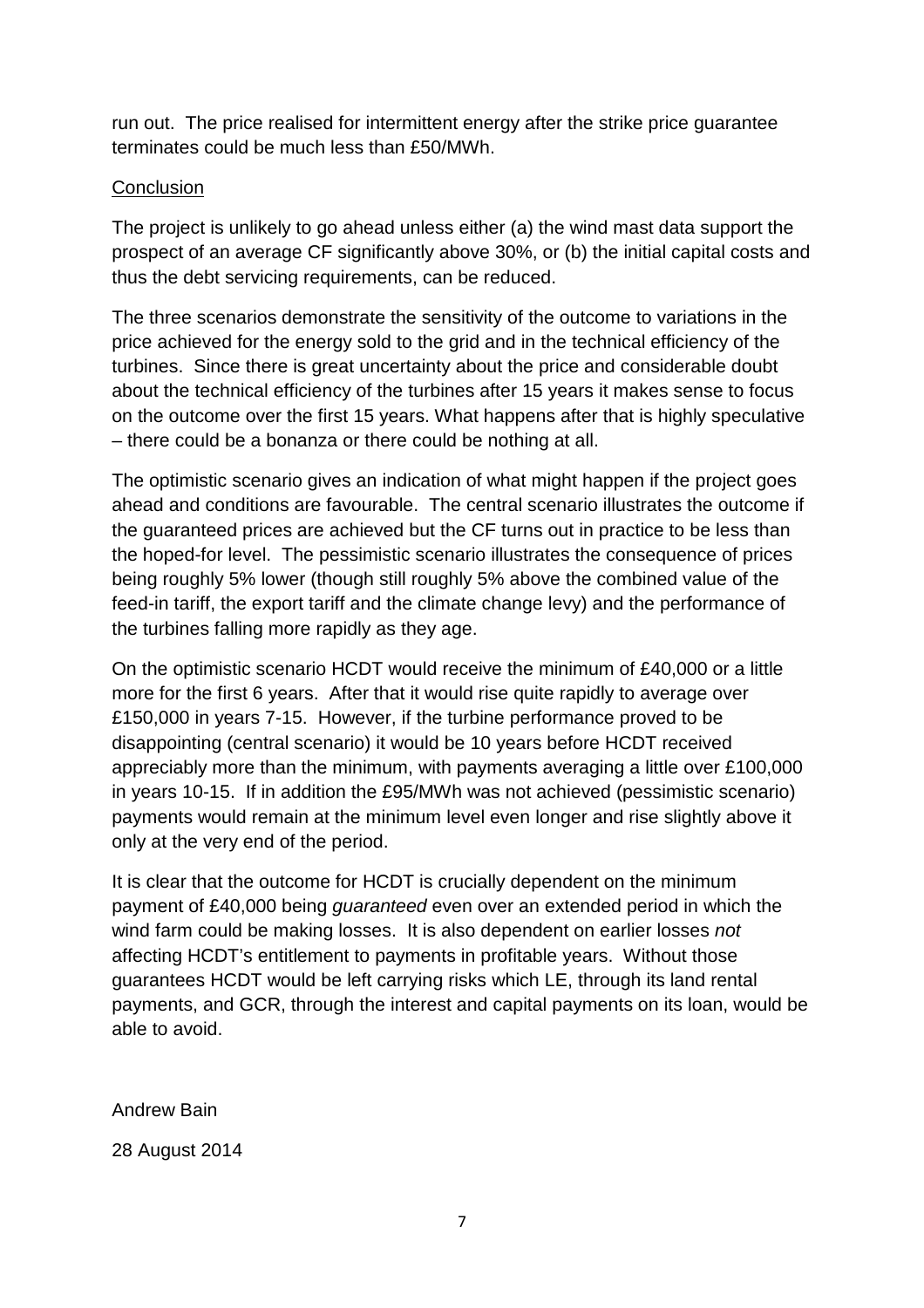#### Table 1: HELENSBURGH COMMUNITY WIND FARM FINANCIAL PROJECTION - CENTRAL SCENARIO

| <b>Helensburgh Community Wind Farm</b> |       |        | <b>Total MW</b>        |        | $\Delta$                               |        |        |        |        |        |                                                 |              |             |              |              |              |                 |              |              |              |              |
|----------------------------------------|-------|--------|------------------------|--------|----------------------------------------|--------|--------|--------|--------|--------|-------------------------------------------------|--------------|-------------|--------------|--------------|--------------|-----------------|--------------|--------------|--------------|--------------|
|                                        | E,000 |        | <b>Capacity Factor</b> |        | 30%, degrading by 1% per annum         |        |        |        |        |        |                                                 |              |             |              |              |              |                 |              |              |              |              |
| <b>Estimated Capital Cost</b>          | 7,791 |        | Initial output         |        | 10512 MWh                              |        |        |        |        |        |                                                 |              |             |              |              |              |                 |              |              |              |              |
| Bank Loan - 80%                        | 6,233 |        | Revenue                |        | £95/MWh years 1-15, £50/MWh thereafter |        |        |        |        |        |                                                 |              |             |              |              |              |                 |              |              |              |              |
| GCR loan -16%                          | 1,247 |        | Inflation              |        | 3% p.a.                                |        |        |        |        |        |                                                 |              |             |              |              |              |                 |              |              |              |              |
| Equity - 4%                            | 312   |        | Bank loan              |        | 15 year term, 6.5% payable monthly     |        |        |        |        |        |                                                 |              |             |              |              |              |                 |              |              |              |              |
|                                        |       |        | <b>GCR</b> loan        |        | 10 year term, 10% payable annually     |        |        |        |        |        |                                                 |              |             |              |              |              |                 |              |              |              |              |
|                                        |       |        | Depreciation           |        | straight line, 20 years                |        |        |        |        |        |                                                 |              |             |              |              |              |                 |              |              |              |              |
|                                        |       | Year 1 | Year 2                 | Year 3 | Year 4                                 | Year 5 | Year 6 | Year 7 | Year 8 | Year 9 | Year 10 Year 11 Year 12 Year 13 Year 14 Year 15 |              |             |              |              |              | Year 16 Year 17 |              | Year 18      | Year 19      | Year 20      |
| <b>Profit and Loss Account</b>         |       | £,000  | £,000                  | £,000  | £,000                                  | £,000  | £,000  | £,000  | £,000  | £,000  | £,000                                           | £,000        | £,000       | £,000        | £,000        | £,000        | £,000           | £,000        | E,000        | £,000        | £,000        |
| Income                                 |       | 999    | 1019                   | 1039   | 1060                                   | 1081   | 1103   | 1125   | 1147   | 1170   | 1193                                            | 1217         | 1242        | 1267         | 1292         | 1318         | 707             | 722          | 736          | 751          | 766          |
| Operating expenses                     |       | 72     | 141                    | 145    | 149                                    | 154    | 234    | 241    | 248    | 256    | 264                                             | 272          | 280         | 288          | 297          | 306          | 315             | 324          | 334          | 344          | 354          |
| DUoS grid charges                      |       | 22     | 23                     | 23     | 24                                     | 25     | 26     | 26     | 27     | 28     | 29                                              | 30           | 30          | 31           | 32           | 33           | 34              | 35           | 36           | 37           | 39           |
| Admin                                  |       | 40     | 41                     | 42     | 44                                     | 45     | 46     | 48     | 49     | 51     | 52                                              | 54           | 55          | 57           | 59           | 61           | 62              | 64           | 66           | 68           | 70           |
| Land Rental (Luss Estates)             |       | 40     | 41                     | 42     | 44                                     | 45     | 46     | 48     | 49     | 51     | 52                                              | 54           | 55          | 57           | 59           | 61           | 62              | 64           | 66           | 68           | 70           |
| Depreciation                           |       | 390    | 390                    | 390    | 390                                    | 390    | 390    | 390    | 390    | 390    | 390                                             | 390          | 390         | 390          | 390          | 390          | 390             | 390          | 390          | 390          | 390          |
| <b>Bank loan interest</b>              |       | 397    | 381                    | 362    | 343                                    | 323    | 300    | 277    | 252    | 225    | 197                                             | 166          | 134         | 99           | 62           | 22           | $\mathbf 0$     | $\mathbf{0}$ | $\mathbf{0}$ | $\mathbf{0}$ | $\mathbf{0}$ |
| <b>GCR</b> loan interest               |       | 125    | 117                    | 108    | 99                                     | 88     | 77     | 65     | 50     | 35     | 18                                              | $\mathbf{0}$ | $\Omega$    | $\mathbf{0}$ | $\mathbf{0}$ | $\Omega$     | $\mathbf{0}$    | $\Omega$     | $\mathbf{0}$ | $\Omega$     | $\Omega$     |
| <b>Total Expenses</b>                  |       | 1086   | 1134                   | 1113   | 1092                                   | 1070   | 1119   | 1095   | 1066   | 1035   | 1002                                            | 965          | 945         | 923          | 899          | 872          | 864             | 878          | 892          | 907          | 923          |
| Net Profit/Loss                        |       | -87    | $-115$                 | $-74$  | $-33$                                  | 11     | $-17$  | 30     | 81     | 135    | 191                                             | 252          | 296         | 344          | 393          | 445          | $-157$          | $-156$       | $-156$       | $-157$       | $-157$       |
| Memo: Cumulative net profit            |       | $-87$  | $-202$                 | $-277$ | $-309$                                 | $-298$ | $-315$ | $-285$ | $-204$ | $-68$  | 123                                             | 375          | 672         | 1015         | 1408         | 1854         | 1697            | 1541         | 1384         | 1228         | 1070         |
| Contribution to HCDT                   |       | 40     | 40                     | 40     | 40                                     | 40     | 40     | 40     | 40     | 45     | 64                                              | 84           | 97          | 115          | 131          | 148          | 40              | 40           | 40           | 40           | 40           |
| <b>Cash Flow</b>                       |       |        |                        |        |                                        |        |        |        |        |        |                                                 |              |             |              |              |              |                 |              |              |              |              |
| Profit + depreciation                  |       | 303    | 275                    | 316    | 357                                    | 401    | 373    | 420    | 471    | 525    | 581                                             | 642          | 686         | 734          | 783          | 835          | 233             | 234          | 234          | 233          | 233          |
| Less bank loan capital repayment       |       | 254    | 271                    | 289    | 308                                    | 329    | 351    | 375    | 400    | 426    | 455                                             | 485          | 518         | 553          | 590          | 629          | $\mathbf 0$     | $\mathbf 0$  | 0            | 0            | $\Omega$     |
| Less GCR loan capital repayment        |       | 78     | 86                     | 95     | 104                                    | 115    | 126    | 139    | 152    | 168    | 184                                             | 0            | $\mathbf 0$ | $\mathbf{0}$ | $\mathbf{0}$ | $\mathbf{0}$ | $\mathbf 0$     | $\mathbf 0$  | 0            | $\mathbf{0}$ | $\Omega$     |
| Less Contribution to HCDT              |       | 40     | 40                     | 40     | 40                                     | 40     | 40     | 40     | 40     | 45     | 64                                              | 84           | 97          | 115          | 131          | 148          | 40              | 40           | 40           | 40           | 40           |
| Cash surplus(+)/deficit(-)             |       | -69    | -122                   | $-108$ | -95                                    | -83    | -144   | -134   | -121   | -114   | $-122$                                          | 73           | 71          | 66           | 62           | 58           | 193             | 194          | 194          | 193          | 193          |
| Memo: Cumulative cash surplus          |       | -69    | -191                   | $-300$ | -394                                   | -477   | -621   | $-755$ | $-876$ | -989   | $-1111$                                         | $-1038$      | $-966$      | $-901$       | $-839$       | $-780$       | $-587$          | $-393$       | $-200$       | -6           | 186          |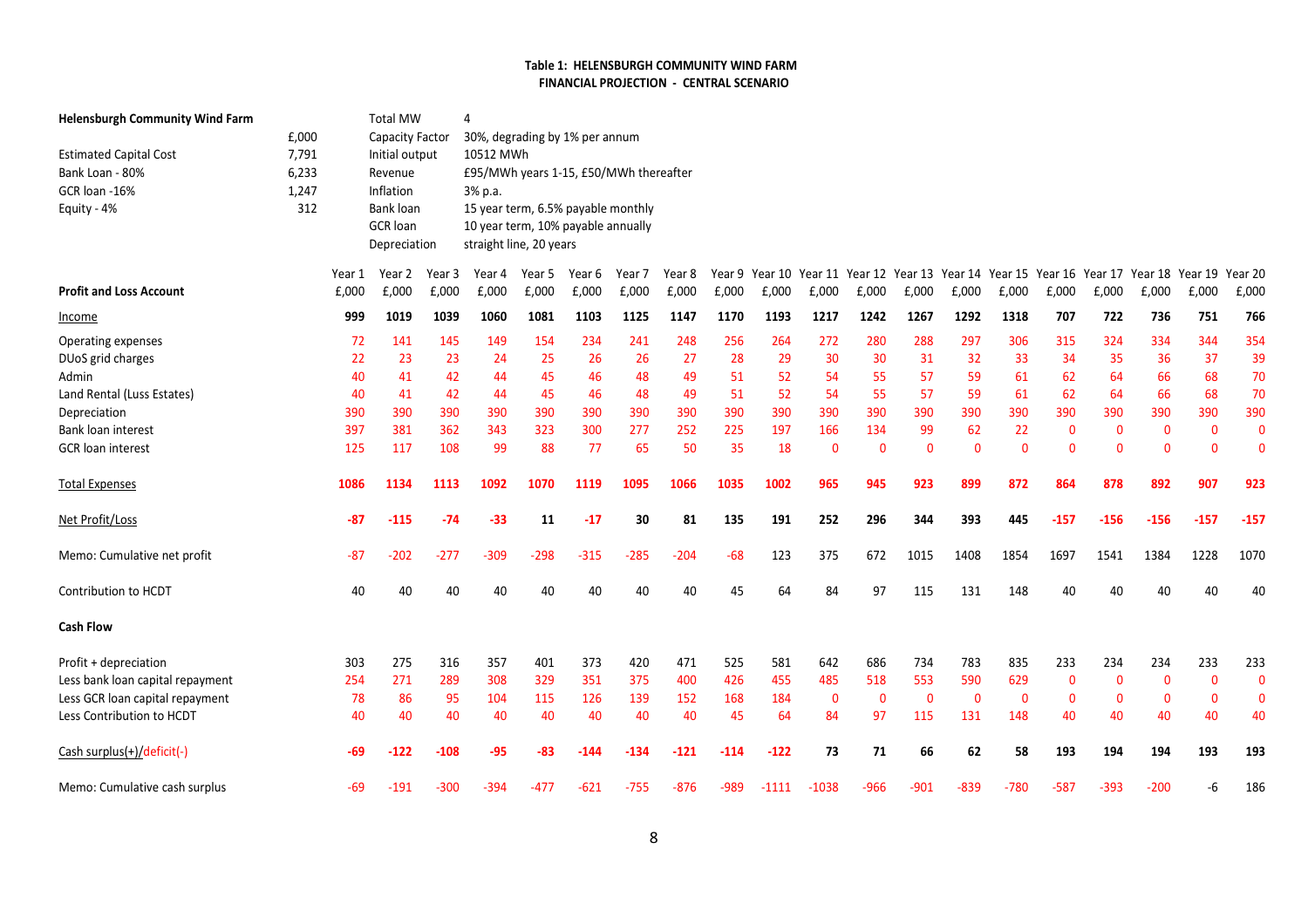#### Table 2: HELENSBURGH COMMUNITY WIND FARM FINANCIAL PROJECTION - OPTIMISTIC SCENARIO

| <b>Helensburgh Community Wind Farm</b><br><b>Estimated Capital Cost</b><br>Bank Loan - 80%<br>GCR loan -16%<br>Equity - 4%                                                                                                                                 | £,000<br>7,791<br>6,233<br>1,247<br>312 |                                                                           | <b>Total MW</b><br><b>Capacity Factor</b><br>Initial output<br>Revenue<br>Inflation<br>Bank loan<br><b>GCR</b> loan<br>Depreciation |                                                                         | 4<br>32% throughout (no degradation)<br>11213 MWh<br>£95/MWh years 1-15, £75/MWh thereafter<br>3% p.a.<br>15 year term, 6.5% payable monthly<br>10 year term, 10% payable annually<br>straight line, 20 years |                                                                       |                                                                       |                                                                       |                                                                       |                                                                         |                                                                         |                                                                                  |                                                                              |                                                                             |                                                                             |                                                                             |                                                                                      |                                                                                       |                                                                                      |                                                                            |                                                                                       |
|------------------------------------------------------------------------------------------------------------------------------------------------------------------------------------------------------------------------------------------------------------|-----------------------------------------|---------------------------------------------------------------------------|-------------------------------------------------------------------------------------------------------------------------------------|-------------------------------------------------------------------------|---------------------------------------------------------------------------------------------------------------------------------------------------------------------------------------------------------------|-----------------------------------------------------------------------|-----------------------------------------------------------------------|-----------------------------------------------------------------------|-----------------------------------------------------------------------|-------------------------------------------------------------------------|-------------------------------------------------------------------------|----------------------------------------------------------------------------------|------------------------------------------------------------------------------|-----------------------------------------------------------------------------|-----------------------------------------------------------------------------|-----------------------------------------------------------------------------|--------------------------------------------------------------------------------------|---------------------------------------------------------------------------------------|--------------------------------------------------------------------------------------|----------------------------------------------------------------------------|---------------------------------------------------------------------------------------|
| <b>Profit and Loss Account</b>                                                                                                                                                                                                                             |                                         | Year 1<br>£,000                                                           | Year 2<br>£,000                                                                                                                     | Year 3<br>£,000                                                         | Year 4<br>£,000                                                                                                                                                                                               | Year 5<br>E,000                                                       | Year 6<br>£,000                                                       | Year 7<br>£,000                                                       | Year 8<br>£,000                                                       | £,000                                                                   | £,000                                                                   | £,000                                                                            | £,000                                                                        | £,000                                                                       | £,000                                                                       | £,000                                                                       | Year 9 Year 10 Year 11 Year 12 Year 13 Year 14 Year 15 Year 16 Year 17<br>£,000      | £,000                                                                                 | Year 18 Year 19<br>£,000                                                             | £,000                                                                      | Year 20<br>£,000                                                                      |
| Income                                                                                                                                                                                                                                                     |                                         | 1065                                                                      | 1097                                                                                                                                | 1130                                                                    | 1164                                                                                                                                                                                                          | 1199                                                                  | 1235                                                                  | 1272                                                                  | 1310                                                                  | 1349                                                                    | 1390                                                                    | 1432                                                                             | 1475                                                                         | 1519                                                                        | 1564                                                                        | 1611                                                                        | 1310                                                                                 | 1336                                                                                  | 1363                                                                                 | 1390                                                                       | 1418                                                                                  |
| Operating expenses<br>DUoS grid charges<br>Admin<br>Land Rental (Luss Estates)<br>Depreciation<br>Bank loan interest<br><b>GCR</b> loan interest<br><b>Total Expenses</b><br>Net Profit/Loss<br>Memo: Cumulative net profit<br><b>Contribution to HCDT</b> |                                         | 72<br>22<br>40<br>40<br>390<br>397<br>125<br>1086<br>$-21$<br>$-21$<br>40 | 141<br>23<br>41<br>41<br>390<br>381<br>117<br>1134<br>$-37$<br>$-58$<br>40                                                          | 145<br>23<br>42<br>42<br>390<br>362<br>108<br>1113<br>17<br>$-41$<br>40 | 149<br>24<br>44<br>44<br>390<br>343<br>99<br>1092<br>72<br>31<br>40                                                                                                                                           | 154<br>25<br>45<br>45<br>390<br>323<br>88<br>1070<br>129<br>160<br>43 | 234<br>26<br>46<br>46<br>390<br>300<br>77<br>1119<br>116<br>275<br>40 | 241<br>26<br>48<br>48<br>390<br>277<br>65<br>1095<br>177<br>452<br>59 | 248<br>27<br>49<br>49<br>390<br>252<br>50<br>1066<br>244<br>697<br>81 | 256<br>28<br>51<br>51<br>390<br>225<br>35<br>1035<br>314<br>1011<br>105 | 264<br>29<br>52<br>52<br>390<br>197<br>18<br>1002<br>388<br>1399<br>129 | 272<br>30<br>54<br>54<br>390<br>166<br>$\mathbf{0}$<br>965<br>467<br>1866<br>156 | 280<br>30<br>55<br>55<br>390<br>134<br>$\Omega$<br>945<br>529<br>2395<br>176 | 288<br>31<br>57<br>57<br>390<br>99<br>$\Omega$<br>923<br>596<br>2991<br>199 | 297<br>32<br>59<br>59<br>390<br>62<br>$\Omega$<br>899<br>665<br>3656<br>222 | 306<br>33<br>61<br>61<br>390<br>22<br>$\Omega$<br>872<br>739<br>4395<br>246 | 315<br>34<br>62<br>62<br>390<br>$\mathbf 0$<br>$\Omega$<br>864<br>446<br>4841<br>149 | 324<br>35<br>64<br>64<br>390<br>$\mathbf{0}$<br>$\Omega$<br>878<br>459<br>5300<br>153 | 334<br>36<br>66<br>66<br>390<br>$\mathbf 0$<br>$\Omega$<br>892<br>471<br>5770<br>157 | 344<br>37<br>68<br>68<br>390<br>0<br>$\Omega$<br>907<br>483<br>6253<br>161 | 354<br>39<br>70<br>70<br>390<br>$\mathbf{0}$<br>$\Omega$<br>923<br>495<br>6749<br>165 |
| <b>Cash Flow</b>                                                                                                                                                                                                                                           |                                         |                                                                           |                                                                                                                                     |                                                                         |                                                                                                                                                                                                               |                                                                       |                                                                       |                                                                       |                                                                       |                                                                         |                                                                         |                                                                                  |                                                                              |                                                                             |                                                                             |                                                                             |                                                                                      |                                                                                       |                                                                                      |                                                                            |                                                                                       |
| Profit + depreciation<br>Less bank loan capital repayment<br>Less GCR loan capital repayment<br>Less Contribution to HCDT                                                                                                                                  |                                         | 369<br>254<br>78<br>40                                                    | 353<br>271<br>86<br>40                                                                                                              | 407<br>289<br>95<br>40                                                  | 462<br>308<br>104<br>40                                                                                                                                                                                       | 519<br>329<br>115<br>43                                               | 506<br>351<br>126<br>40                                               | 567<br>375<br>139<br>59                                               | 634<br>400<br>152<br>81                                               | 704<br>426<br>168<br>105                                                | 778<br>455<br>184<br>129                                                | 857<br>485<br>$\mathbf{0}$<br>156                                                | 919<br>518<br>$\mathbf{0}$<br>176                                            | 986<br>553<br>$\mathbf{0}$<br>199                                           | 1055<br>590<br>$\mathbf{0}$<br>222                                          | 1129<br>629<br>$\mathbf{0}$<br>246                                          | 836<br>0<br>$\mathbf{0}$<br>149                                                      | 849<br>$\mathbf{0}$<br>$\mathbf{0}$<br>153                                            | 861<br>0<br>$\mathbf{0}$<br>157                                                      | 873<br>$\Omega$<br>$\mathbf{0}$<br>161                                     | 885<br>$\Omega$<br>$\Omega$<br>165                                                    |
| Cash surplus(+)/deficit(-)                                                                                                                                                                                                                                 |                                         | -3                                                                        | -44                                                                                                                                 | $-17$                                                                   | 10                                                                                                                                                                                                            | 32                                                                    | $-11$                                                                 | -6                                                                    | 1                                                                     | 6                                                                       | 10                                                                      | 216                                                                              | 225                                                                          | 234                                                                         | 244                                                                         | 254                                                                         | 687                                                                                  | 696                                                                                   | 704                                                                                  | 712                                                                        | 720                                                                                   |
| Memo: Cumulative cash surplus                                                                                                                                                                                                                              |                                         | -3                                                                        | -47                                                                                                                                 | $-64$                                                                   | $-54$                                                                                                                                                                                                         | $-22$                                                                 | -34                                                                   | -40                                                                   | -39                                                                   | $-33$                                                                   | $-24$                                                                   | 192                                                                              | 417                                                                          | 651                                                                         | 895                                                                         | 1149                                                                        | 1836                                                                                 | 2532                                                                                  | 3236                                                                                 | 3948                                                                       | 4668                                                                                  |